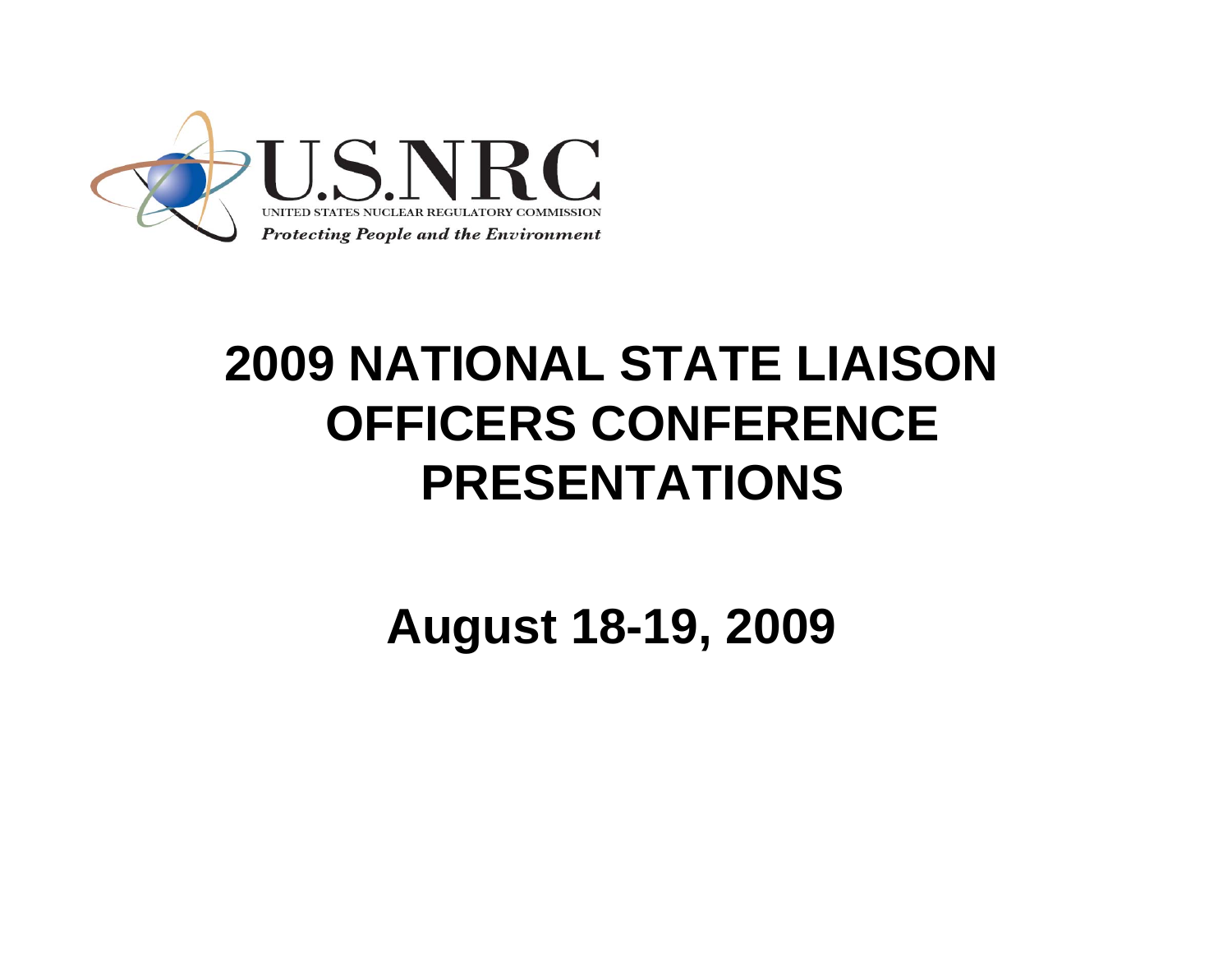

## **2009 NATIONAL STATE LIAISON OFFICERS CONFERENCETuesday, August 18, 2009**

- 7:30 am-8:30 am Continental Breakfast and Registration
- 8:30 am-8:35 am Opening Commencement National Anthem Twana Ellis, NRC
- 8:35 am-8:45 am Welcome and Opening Remarks Charles L. Miller, Ph.D., NRC
- 8:45 am-9:00 am Introduction/Meeting Logistics Chip Cameron, NRC
- 9:00 am-9:30 am Keynote Address Chairman Gregory Jaczko, Ph.D, NRC
- 9:30 am-10:00 am Role of National Science and Technology Council Tammy Taylor, Ph.D., Office of Science and Technology Policy, Executive Office of the President
- 10:00 am-10:15 am Break
- 10:15 am-10:45 am Radiation Source Protection and Security Task Force Congressional Mandate and Status Report Charles L. Miller, Ph.D., NRC
- 10:45 am-11:15 am Role of Nuclear Government Coordinating Council Craig Conklin, U.S. Department of Homeland **Security**
- 11:15 am-12:00 pm Partnering on the International Front Margaret Doane, NRC and Cynthia Jones, Ph.D., NRC
- $\bullet$  12:00 pm-1:15 pm Lunch
- 1:15 pm-2:45 pm Nuclear Power Plant License Renewal Process; New Reactor Licensing and Construction Efforts; and External Safety Culture in the Reactor Oversight Program - Eric Leeds, NRC and Gary Holahan, NRC • 2:45 pm-3:15 pm Open Discussion – State Economic Impact Upon NRC-Related Activities - Martin Virgilio, NRC
- 
- 3:15 pm-3:30 pm Break
- 3:30 pm-4:45 pm Panel Cooperation Communication Coordination Chair: Mark Shaffer, NRC; Nancy McNamara,
- NRC; Doug Tifft, NRC, Allan Barker, NRC; and Bill Maier, NRC
- 5:30 pm Social Hour at "On-the-Rocks", Bethesda North Marriott and Conference Center